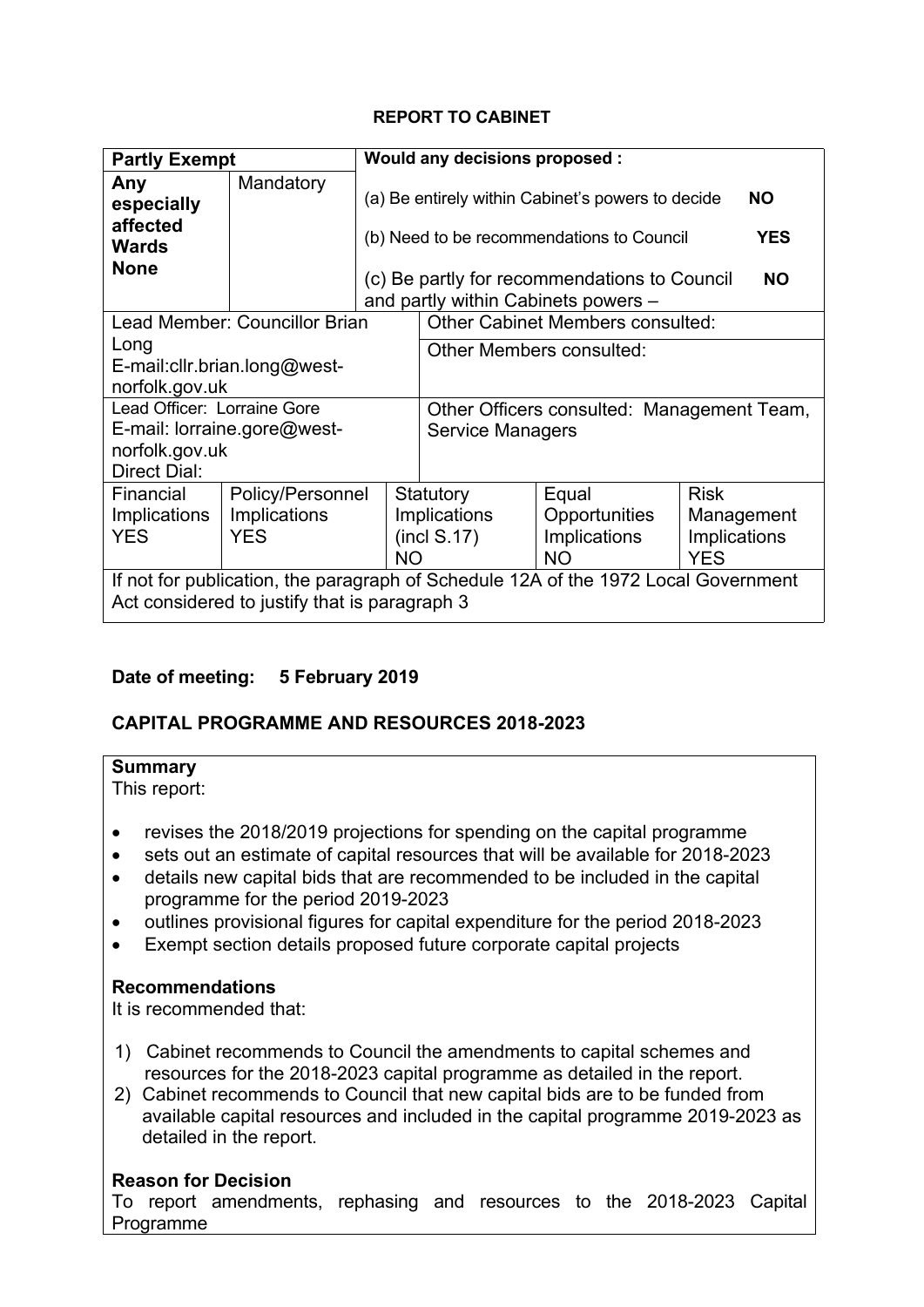## **1. Introduction**

- 1.1 This report presents the capital programme for the period 2018 to 2023. The capital programme forms part of the Council's longer term Financial Plan, and is updated as part of the overall budget and council tax setting process.
- 1.2 The current economic conditions continue to create a challenging environment for achieving capital receipts to support the funding of the Council's capital programme. The interest in new homes delivered through the Council's housing developments continues to be strong, with homes being sold off of plan. At the same time the Council aims to deliver a number of major projects within limited resources. The Council has considered the impact of market prices as the scheme progresses and the possibility that the housing market may slow and to mitigate this risk has established West Norfolk Property Limited (Cabinet 8 January 2018) for Private Rental Properties.
- 1.3 The Council is faced with a situation where capital resources to fund the capital programme continue to be limited. There are competing demands for use of these resources, including investment in projects which will deliver revenue savings.
- 1.4 This report sets out a programme for 2018-2023 that can be delivered if predicted land sales come about. Certain capital funds come from grants and use of reserves but a large part of funds are to come from land sales. The sums included in 2018-2023 are anticipated receipts from identified sites, phase 2 (final 2 show homes) and phase 3 of the Housing Joint Venture on the NORA site and the Major Housing Development.
- 1.5 The capital programme 2018-2023 includes a number of major housing projects, summarised in the table below. The delivery of new homes through this project provides essential funding to support the revenue budget, both through new homes bonus and increases to the council tax base.

|                           | <b>Total Units</b> | Sold pre<br>2018/19 | <b>Units in Current</b><br><b>Capital Programme</b> |
|---------------------------|--------------------|---------------------|-----------------------------------------------------|
| <b>Joint Venture</b>      |                    |                     |                                                     |
| NORA <sub>1</sub>         | 54                 | 54                  |                                                     |
| NORA <sub>21</sub>        | 58                 | 56                  | 2                                                   |
| NORA <sub>32</sub>        | 50                 |                     | 50                                                  |
| <b>Major Housing</b>      |                    |                     |                                                     |
| Marsh Lane <sup>2</sup>   | 130                | 13                  | 117                                                 |
| Lynnsport 3               | 54                 |                     | 54                                                  |
| Lynnsport 4&5             | 89                 |                     | 89                                                  |
| Lynnsport 1               | 82                 |                     | 82                                                  |
| NORA <sub>4</sub>         | 94                 |                     | 94                                                  |
| Columbia Way <sup>3</sup> | 76                 |                     | 76                                                  |
| Alexandra Road,           |                    |                     |                                                     |
| Hunstanton                | 30                 |                     | 30                                                  |
|                           | 717                | 123                 | 594                                                 |

1 2 show homes have been retained.

2 NORA 3 – As at 30 November 2018, 9 sales completed in 2018/19 and a further 2 units have exchanged. Marsh Lane - 47 sales completed in 2018/19 and a further 9 units have exchanged (sold but not completed).

3 Planning has not been completed so the number of units has not been confirmed.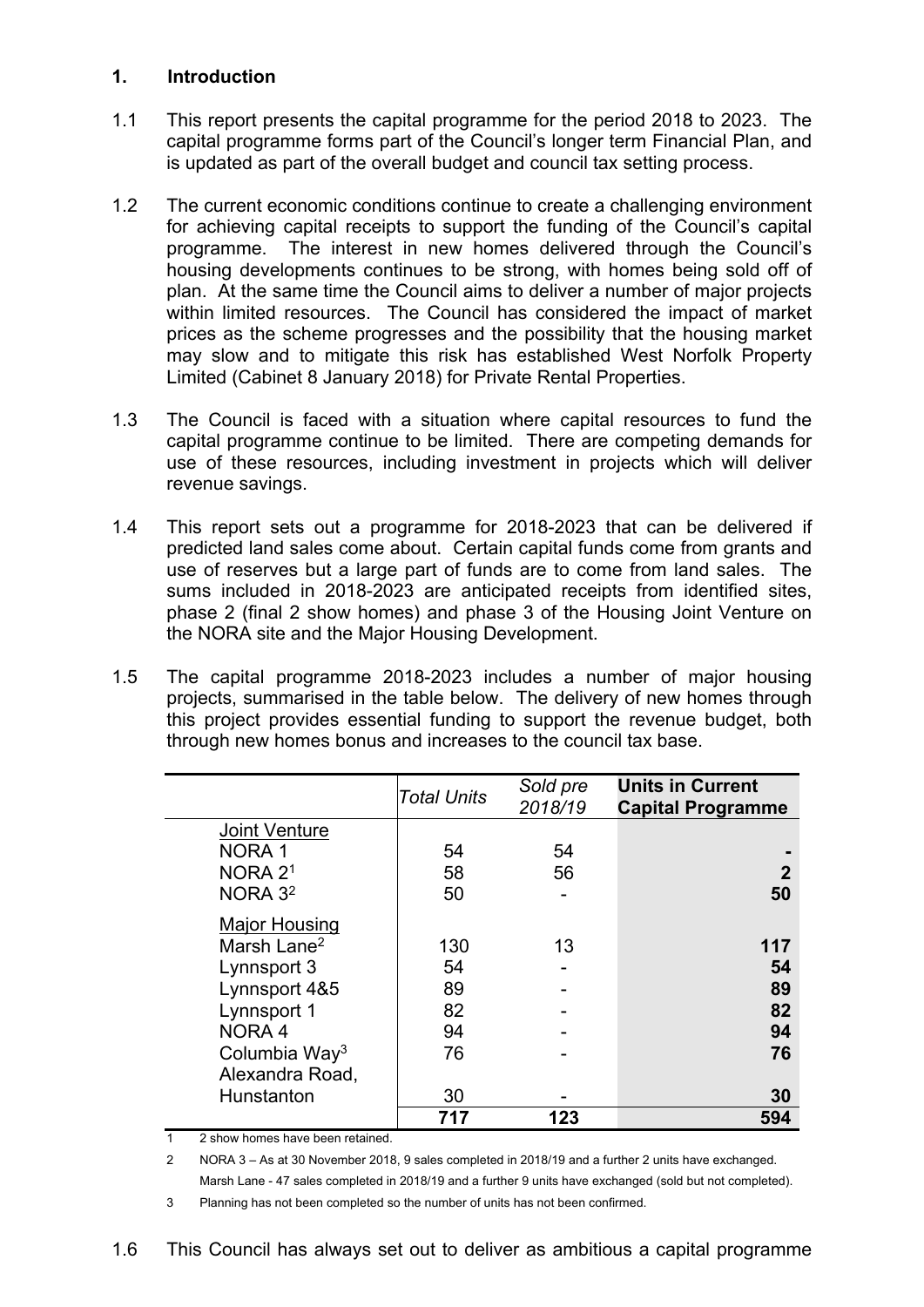as possible to meet its corporate priorities and to deliver new income streams and savings to support the revenue budget and will continue to aim to do so even in these difficult times.

## **2 Delivering the Efficiency Plan**

- 2.1 In taking up the Government's offer of a four year funding settlement the Council was required to publish an efficiency plan in 2016 and this included a focus on the following:
	- Identify capital investment opportunities to maximise the use of assets, generate a revenue return, in excess of that achieved from traditional banking investments, promote housing development, increased council tax base and new homes bonus, promote local economic and business growth and increased business rates. Some of the identified areas include a major housing project, commercial investment and development, review of car parking strategy.
- 2.2 It is proposed that future phases of the major housing development projects will include delivery of houses for rent. The wholly owned local authority company 'West Norfolk Property Ltd' will hold these private rented sector homes (See Cabinet Report 8 January 2018). The rental income will meet the financing costs and also generate ongoing additional revenue income.
- 2.3 Strategic land acquisitions are being considered which provide development opportunities. These include the recent acquisition of a property at South Quay, King's Lynn acquired under the Council's Local Property Investment Fund arrangements.
- 2.4 The One Public Estate Programme is an initiative which is being delivered in partnership with Cabinet Office Government Property Unit and the Local Government Association. The four key objectives are:
	- Creating economic growth (new homes and jobs);
	- More integrated, customer-focused services;
	- Generating capital receipts;
	- Reducing running costs.
- 2.5 Exempt section of report delivery of cost reduction.

#### **3. Capital Programme 2018/2019**

3.1 This part of the report updates the Capital Programme for the current year 2018/2019.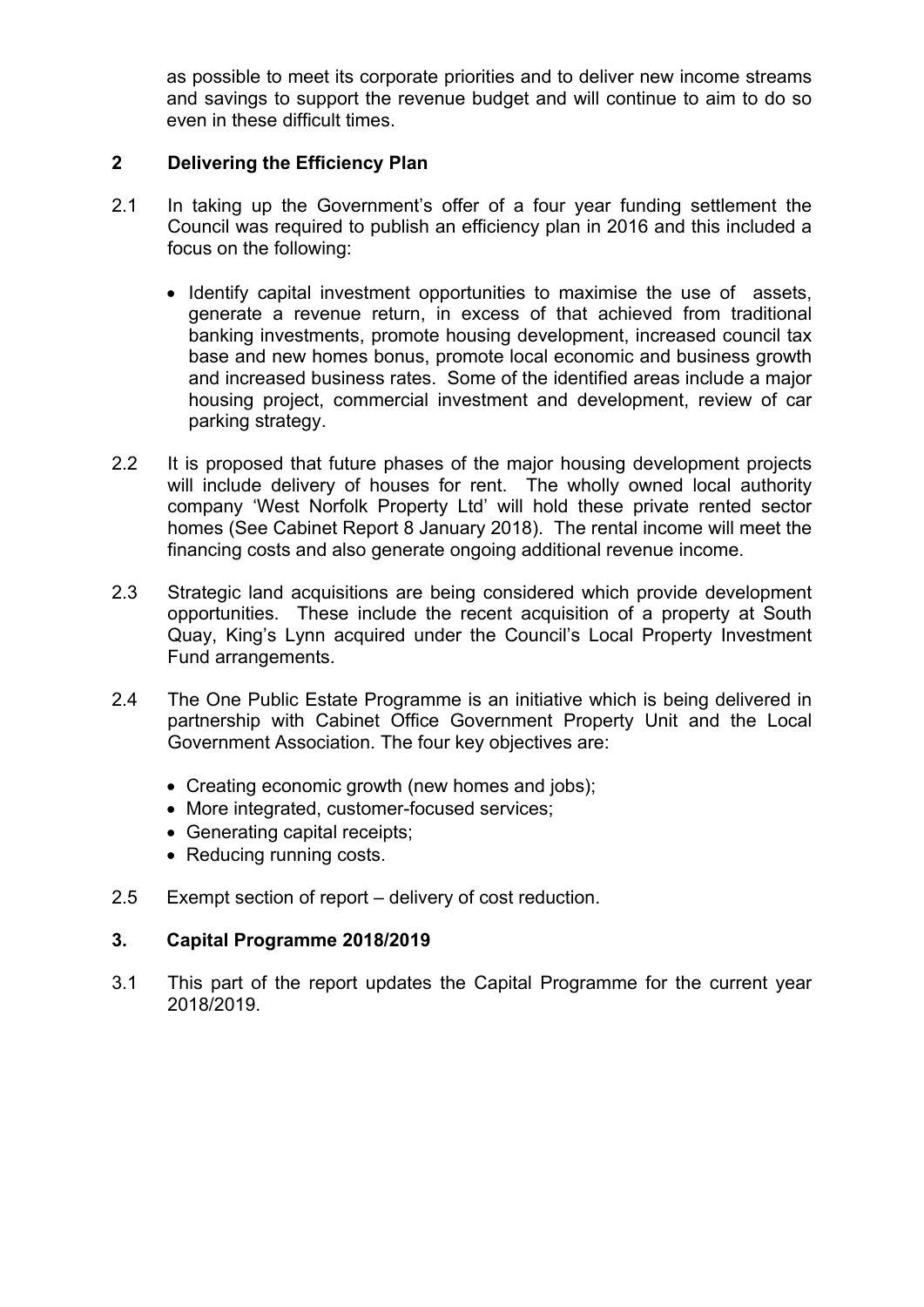3.2 A full updated Capital Programme 2018/2019 of £43,741,230 was reported at the Cabinet meeting on 25 June 2018. Since that date further amendments to the programme have been reported as part of the monitoring reports, as summarised below:

|                                                                                                                                                                                                           | £          |
|-----------------------------------------------------------------------------------------------------------------------------------------------------------------------------------------------------------|------------|
| Capital Programme 2018/2019<br>(Cabinet 25 June 2018)                                                                                                                                                     | 43,741,230 |
| <b>Further Additions to the Capital Programme:</b>                                                                                                                                                        |            |
| <b>ICT</b><br>Replacement Storage Area Network purchased (August<br>monitoring report).                                                                                                                   | 129,880    |
| <b>Corn Exchange</b><br>Auditorium Works - £10,000 to be rephased from the<br>decoration budget and used in 2019/20 to fund improvements<br>to the toilets within the complex (August monitoring report). | (10,000)   |
| <b>Re-Fit Project</b><br>Set-up costs were agreed by Cabinet 17 October 2017.<br>These have been funded from the cost reduction reserve<br>(July monitoring report).                                      | 70,000     |
| <b>King's Court Fire Compartmentation</b><br>Following guidance from the Council's insurance provider<br>works had to be carried out on fire compartmentation (July<br>monitoring report).                | 24,800     |
| <b>Public Bin Housing (Covers)</b><br>Refuse bins needed replacing along Hunstanton Promenade<br>(July monitoring report).                                                                                | 35,000     |
| <b>Industrial Unit</b><br>Work needed to be completed on an industrial unit to protect<br>the Council's asset and mitigate against future insurance<br>claims for flood damage.                           | 21,000     |
| <b>Revised Capital Programme 2018/2019</b>                                                                                                                                                                | 44,011,910 |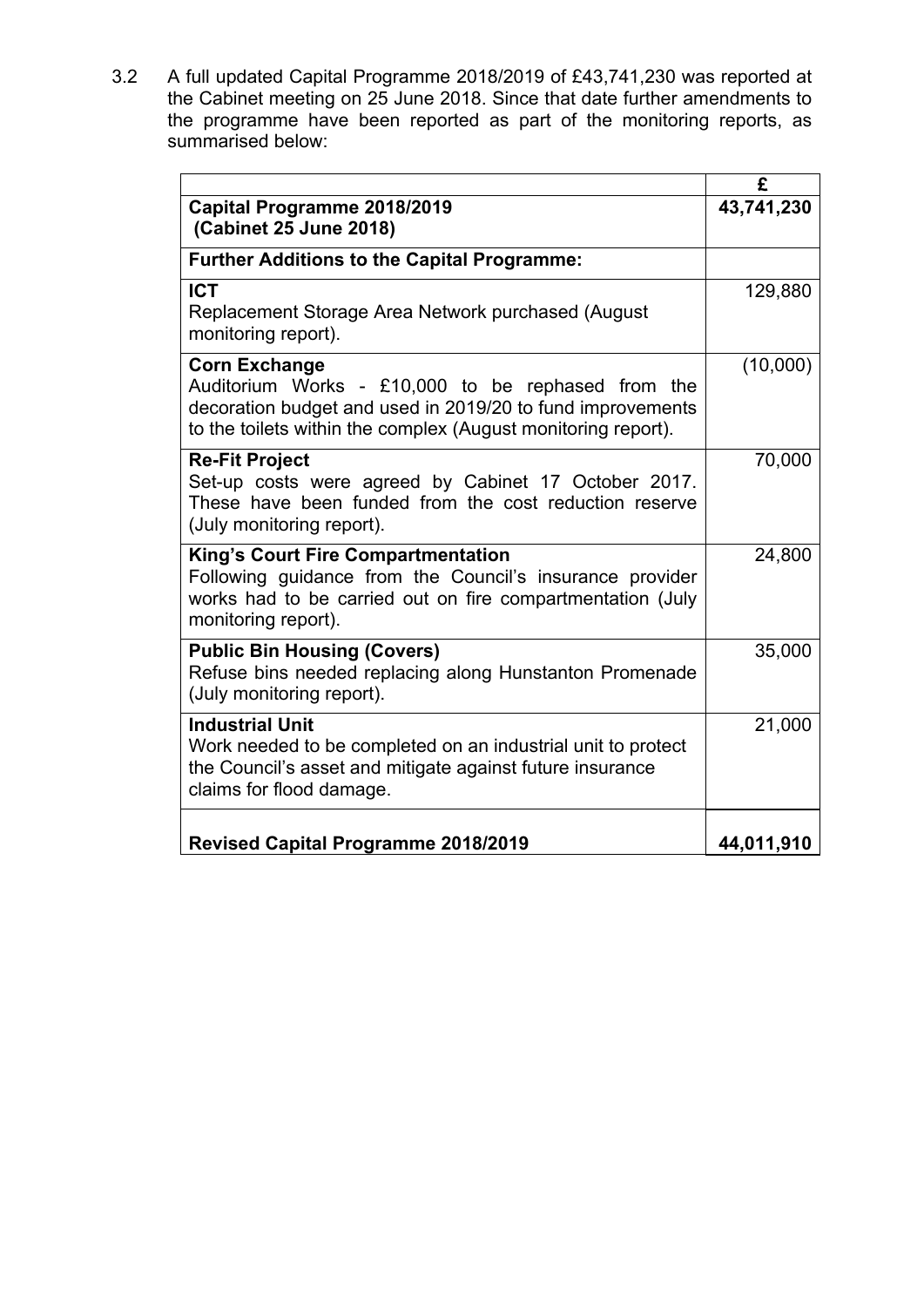|                                          | Capital<br>Programme<br>2018/2019 | <b>Revised</b><br><b>Capital</b><br><b>Programme</b><br>2018/2019 | <b>Spend to</b><br><b>December</b><br>2018 | <b>Percent</b><br>age |
|------------------------------------------|-----------------------------------|-------------------------------------------------------------------|--------------------------------------------|-----------------------|
|                                          | £                                 | £                                                                 | £                                          | $\frac{0}{0}$         |
| <b>Major Projects</b>                    | 37,063,450                        | 37,063,450                                                        | 12,431,956                                 | 33.54                 |
| Central and<br><b>Community Services</b> | 2,867,210                         | 2,997,090                                                         | 1,398,348                                  | 46.66                 |
| <b>Commercial Services</b>               | 3,684,090                         | 3,824,890                                                         | 1,191,864                                  | 31.16                 |
| <b>Environment and</b><br>Planning       | 7,500                             | 7,500                                                             |                                            |                       |
| <b>Finance Services</b>                  | 118,980                           | 118,980                                                           | 47,333                                     | 39.78                 |
| Total                                    | 43,741,230                        | 44,011,910                                                        | 15,069,501                                 | 34.24                 |

3.3 A summary of the monitoring position of the budget to 31 December 2018 is shown in the table below:

3.4 Service managers have undertaken a detailed review of commitments against all current schemes and budgets have been reduced where possible to reflect updated requirements. Approval is requested for amendments of £4,629,300 and rephasing of £12,253,310 to the 2018/2019 capital programme as summarised in the table below and detailed in sections 3.5 to 3.6. The Revised Capital Programme 2018/2019 is detailed at Appendix 1.

|                                             | <b>Revised</b><br><b>Capital</b><br><b>Programme</b><br>2018/2019<br><b>November</b><br><b>Monitoring</b><br>£ | Amend-<br>ments<br>£ | <b>Rephasing</b><br>to future<br>years<br>£ | <b>Revised</b><br><b>Budget</b><br>2018/2019<br>£ |
|---------------------------------------------|----------------------------------------------------------------------------------------------------------------|----------------------|---------------------------------------------|---------------------------------------------------|
| <b>Major Projects</b>                       | 37,063,450                                                                                                     | 4,449,250            | (10, 377, 940)                              | 31,134,760                                        |
| Central and<br>Community<br><b>Services</b> | 2,997,090                                                                                                      | 240,000              | (27, 660)                                   | 3,209,430                                         |
| Commercial<br><b>Services</b>               | 3,824,890                                                                                                      | (59, 950)            | (1,847,710)                                 | 1,917,230                                         |
| Environment and<br>Planning                 | 7,500                                                                                                          |                      |                                             | 7,500                                             |
| Finance<br><b>Services</b>                  | 118,980                                                                                                        | -                    |                                             | 118,980                                           |
| Total                                       | 44,011,910                                                                                                     | 4,629,300            | (12, 253, 310)                              | 36,387,900                                        |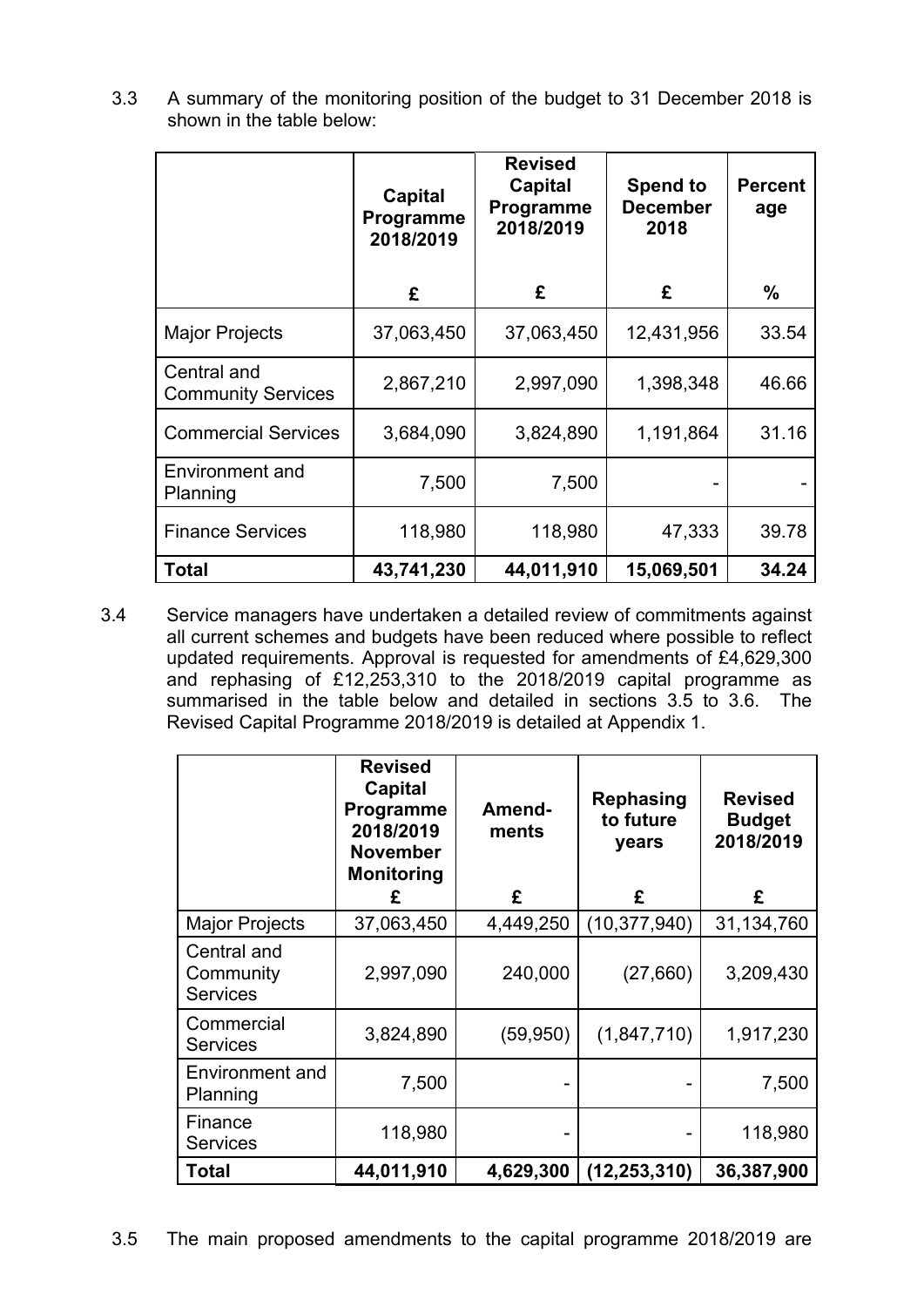detailed below:

## **Major Projects**

## **NORA Phase 4**

The capital programme has been updated to include £14,868,480 for NORA Phase 4. £3,717,120 of which is for 2018/19. Details of this scheme were reported to Cabinet on 21 August 2018. The total spend on this scheme is estimated to be £15,711,570, however remediation costs of £843,100 were already included in the existing capital programme. The number of units has been revised since the report went to Cabinet to 94 (was 95). This scheme was approved to achieve significant delivery of sustainable housing and to achieve a commercial return for the Council through capital and revenue receipts. The scheme is supported by an accelerated housing grant from Homes England (reported to Cabinet 18 September 2018).

There are currently ongoing discussions with Legal and General in relation to the gap funding and the final cost of a fully modular development. The final scheme will depend on these discussions.

## **Other Major Projects**

## **King's Court Refurbishment**

The budget of £54,760 for the refurbishment of King's Court has been removed as this is no longer required. All work has now been completed below budget. This has no impact on overall capital resourcing as the project was being funded from reserves.

## **Town Centre Investment**

On commencement of work on the town centre development it was found that the utility services on the site were different to the plans. As a result the main contractor has incurred significant delays and costs resulting in an additional contribution from the Council of £253,230. The Council is committed to investing 25% of the capital required to redevelop the unit. The capital programme has been updated to reflect this. Further details can be found in the Cabinet Report dated 28 June 2016.

## **Broad Street Conversion to Houses**

An additional £30,070 is required for contract variations on this scheme for various improvements and enhancements, such as improvements to the staircase, CCTV and fire safety measures. The capital programme has been updated accordingly. This amendment has no impact on the overall capital resourcing as it has been funded from reserves. Broad Street Accommodation will be operated by West Norfolk Housing Company and it is expected that the accommodation will be occupied from January 2019.

## **Burnham Market Housing Development**

The Burnham Market Housing Development has been successfully completed and both properties have been sold. The capital programme expenditure budget can be reduced by £27,330.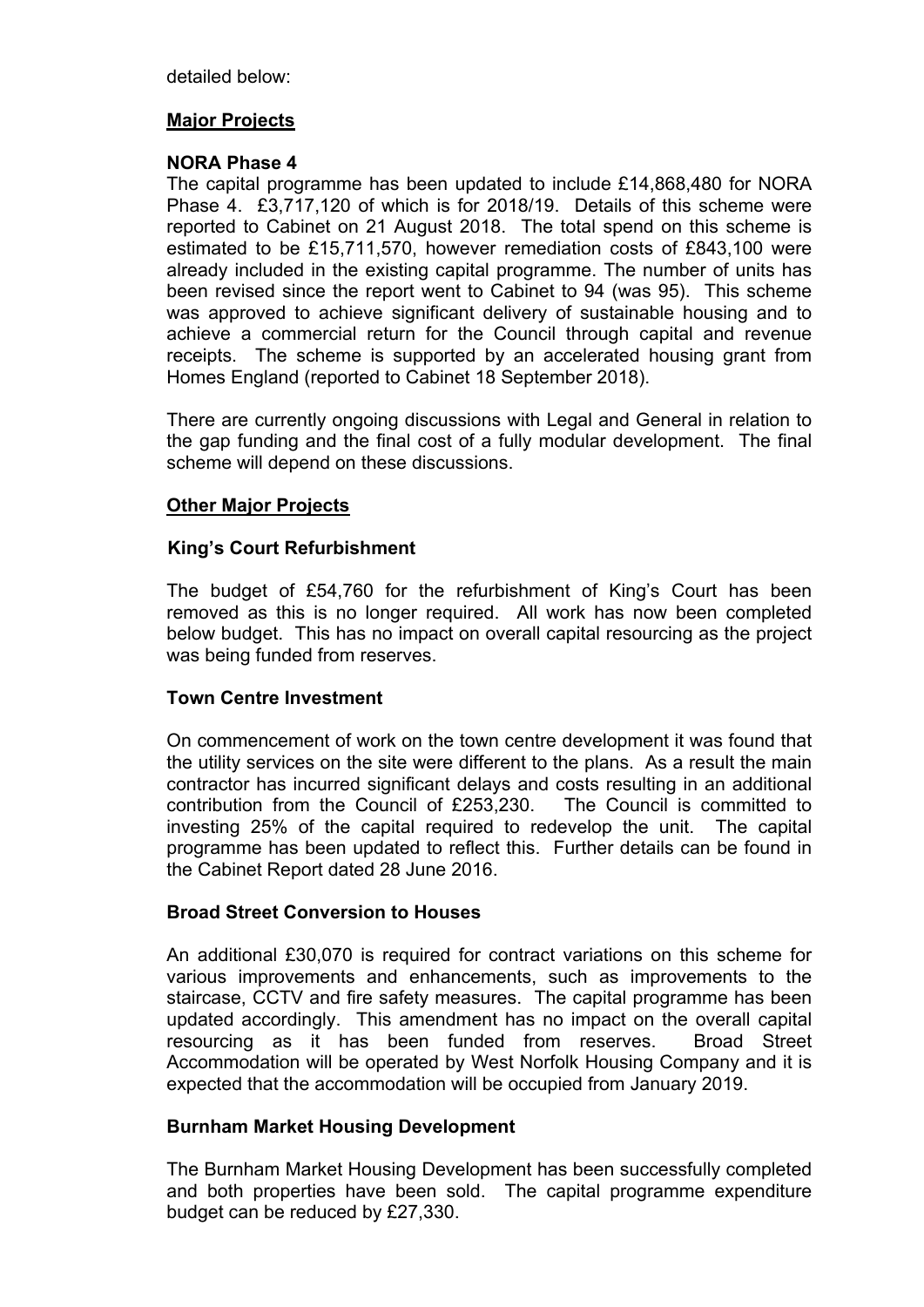## **Land Acquisitions**

A strategic property acquisition at South Quay, King's Lynn has now been concluded and the capital programme has been updated by £550,000. This represents a key development site.

## **Derelict Land and Buildings**

The capital expenditure budget has been reduced by £50,000. This project has been reviewed and due to the nature of the expenditure transferred to revenue.

## **Purfleet Stop Logs**

An additional £15,500 was required to cover the actual costs of work on the Purfleet Stop Logs. This will be funded from general capital receipts.

## **Central and Community Services**

It has been necessary to replace more Careline alarm units than originally estimated in this financial year due to many reaching the end of their useful life earlier than expected. The budget has increased by £40,000. This is to be funded from unsupported borrowing.

£200,000 has been added to the capital programme in the current year for replacing the financial ledger. This includes professional fees and testing to bring the software into use. This will be funded from reserves.

## **Commercial Services**

The budget for the replacement of house lighting at the Corn Exchange of £35,000 and dressing room lighting of £13,750 have been removed from the capital programme. These projects are now included within the Re:Fit project.

£20,000 allocated for the replacement of play area equipment is not required as there is sufficient budget in 2019/20 to cover what is needed; this has been removed from the 2018/2019 Capital programme.

An additional £8,800 has been spent to fund the fire compartmentation at the Kings Court offices in order to comply with current safety requirements.

3.6 The review of the capital programme identified schemes provisionally set for 2018/2019 that will not be completed in the year. A total of £12,253,310 will be rephased to future years. The schemes for the proposed rephasing are detailed below and a full list of schemes is included at Appendix 1.

## **Major Projects**

**Enterprise Zone (£2,071,100) -** Infrastructure works will not be fully completed in 2018/19, works will now be completed in 2019/20.

**Purfleet Floating Restaurant (£76,450)** – This work will not be completed until 2019/20. Discussions and negotiations are currently taking place in relation to the tender and issues raised are unlikely to be clarified in this financial year. The capital programme has been updated to reflect this.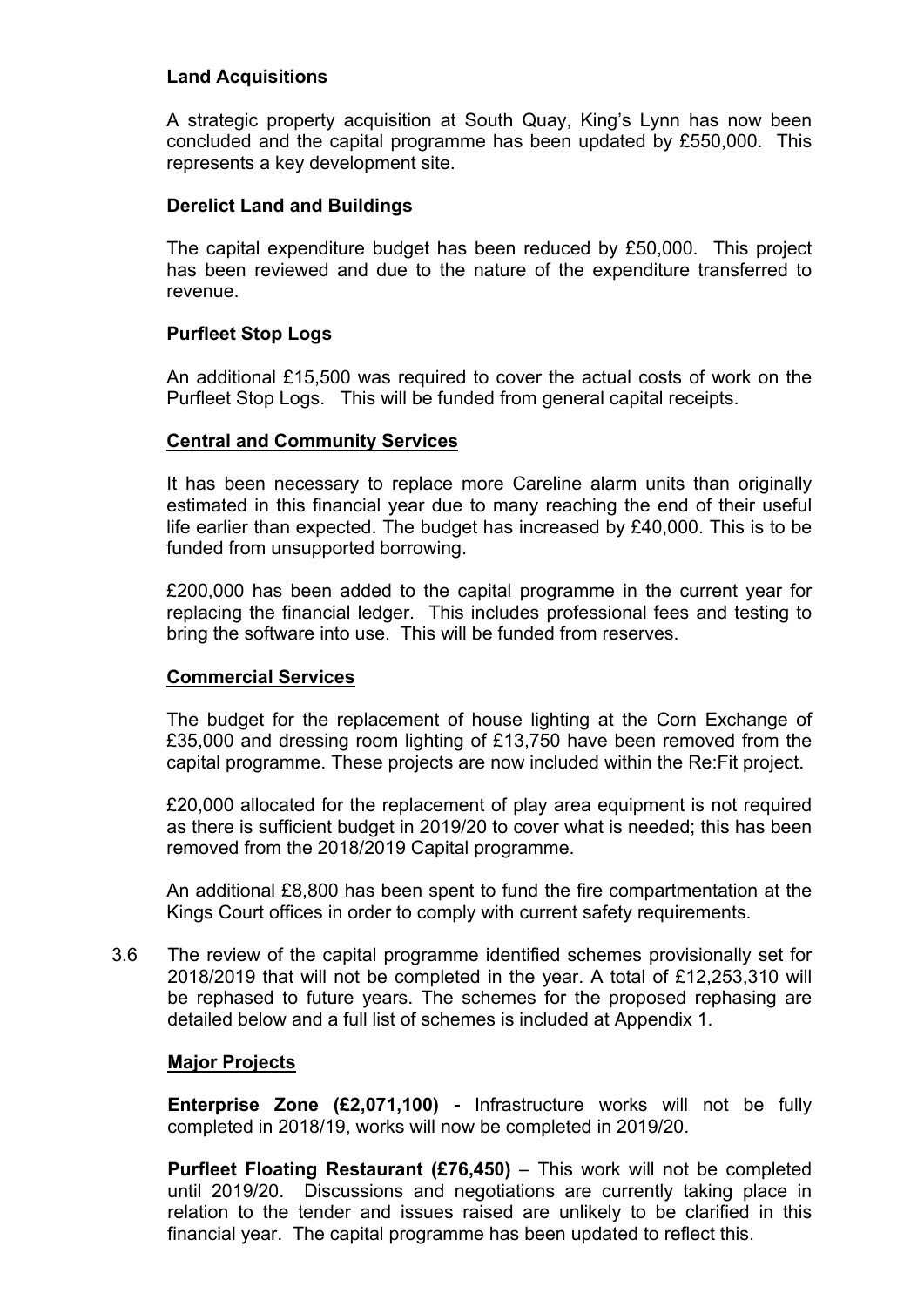**Matched Funding (£275,000)** – Schemes have been submitted and approved for funding from the Business Rates Pool but work will not be completed until 2019/20.

**Nelson Quay (£65,600)** – Soft market testing and viability appraisals have commenced on the Nelson Quay scheme but will not be completed until 2019/20.

#### **Major Housing Projects:**

**Alexandra Road, Hunstanton (£1,392,440)** – Work now scheduled for 2019/20, the capital programme has been updated accordingly.

**Major Housing Development (£6,497,350)** – capital programme rephased from 2018/19 to reflect the updated timetable of works as detailed at section 4.2 below.

#### **Operational Schemes**

**Careline (£27,660)** – the budget for replacement vehicles used by the Careline team has been carried forward to 2019/2020.

**Leisure Sites and Corn Exchange (£454,910)** – All capital projects in 2018/19 for the leisure sites will be rephased to 2019/20 unless essential. £253,000 of this relates to fitness equipment, £51,430 relates to changing areas at the facilities and £45,000 to repointing brickwork.

**Car Parks (£613,800)** – Resurfacing schedule and the Multi-Storey lighting and control schemes have been reviewed with an aim to complete work in 2019/2020.

**Cemetery Extension to Gayton Road (£140,000)** – These works will not now be progressed until 2019/2020. Hedgerow works have been scheduled outside of nesting season.

**Christmas Lights replacement (£180,000)** – Discussions with the King's Lynn Business Improvement District (BID) will be taking place in advance of a decision on the replacement of the Christmas Lights.

**Skate Ramp, Resort Services (£28,000)** – The budget provision of £28,000 has been transferred to 2019/2020 when further details of the scheme will be available.

**Tourist Signs (£21,000)** – Funds have been carried forward with completion planned in 2019/2020.

**Vehicle Replacements (£410,000)** – The lead time on vehicles being delivered is approximately 6 months and at this stage in the financial year no further deliveries are expected. The balance of the budget has been carried forward to 2019/2020.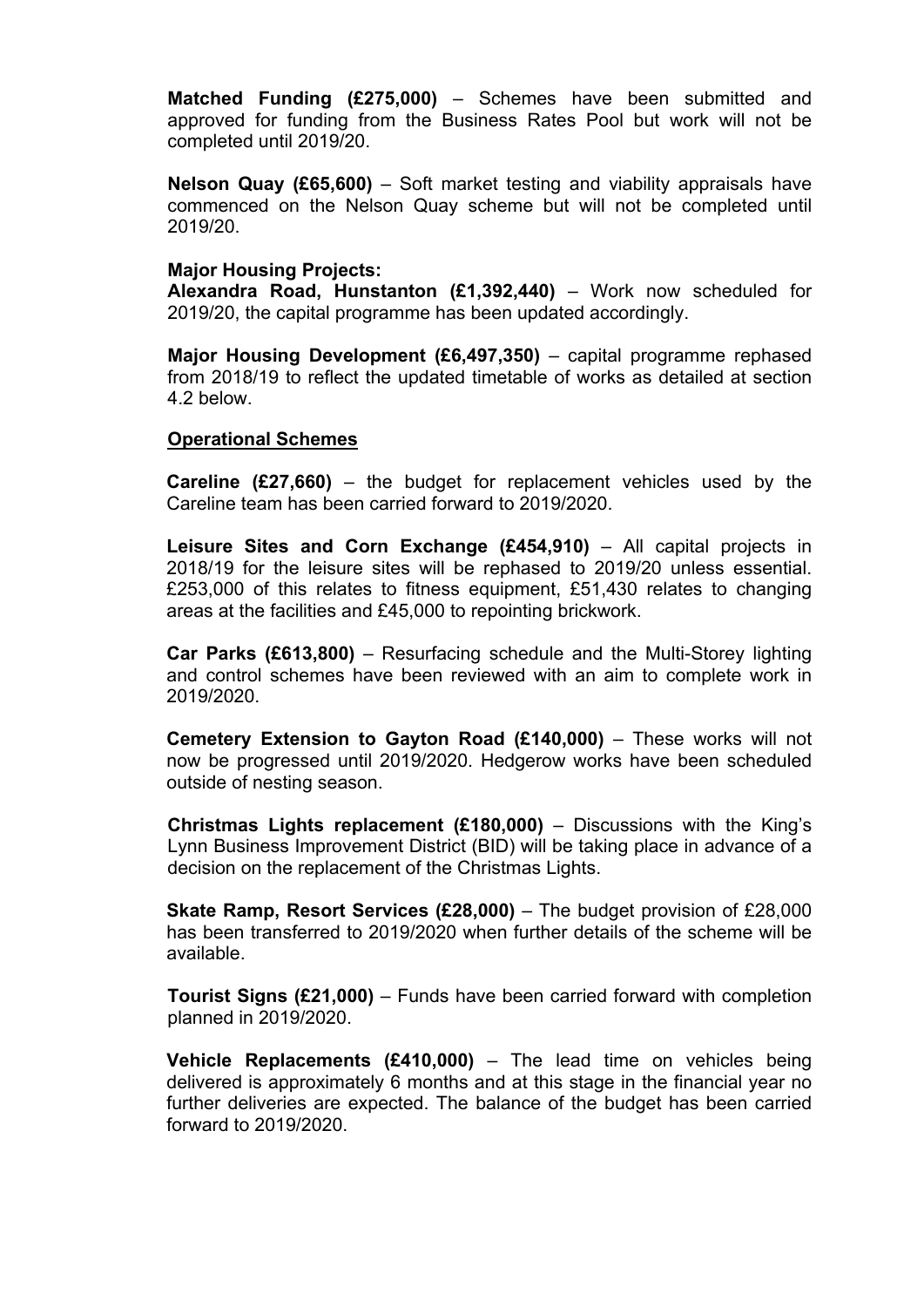# **4. Capital Programme 2019-2023**

4.1 This part of the report deals with the medium-term capital programme 2019- 2022 and first looks at a revision to the current approved programme. The full Capital Programme 2019-2022 was last reported at the Cabinet meeting on 25 June 2018 and is summarised in the table below.

| <b>Service Head</b>                            | 2019/2020  | 2020/2021 | 2021/2022 |
|------------------------------------------------|------------|-----------|-----------|
|                                                | £          | £         | £         |
| <b>Major Projects</b>                          | 22,630,340 | 2,592,420 |           |
| Community<br>Central<br>and<br><b>Services</b> | 2,460,000  | 2,360,000 | 2,330,000 |
| <b>Chief Executive</b>                         |            |           | 696,220   |
| <b>Commercial Services</b>                     | 795,010    | 464,540   |           |
| <b>Environment and Planning</b>                |            |           |           |
| <b>Finance Services</b>                        | 50,000     | 50,000    | 50,000    |
| Total                                          | 25,935,350 | 5,466,960 | 3,076,220 |

4.2 Following the detailed review of the Capital Programme, amendments have been made to a number of schemes to reflect updated costs and timing of vehicle and equipment replacement schedules, other major amendments include –

## Major Projects

• Major Housing Development – Amendments of £13,435,180 have been made in 2019/20, this includes NORA Phase 4 £7,434,240; and Columbia Way £5,967,500. The final projects costs for Columbia Way £6,120,000 will be incurred in 2020/21.

For each approved Phase of the Major Housing Development project the monitoring arrangements are:

- a. Daily basis by the Corporate projects team;
- b. Weekly and monthly meetings with the contractor;
- c. Monthly Officer Project Management Group oversees project delivery, project management, logistics, project support/resources, recommendations to Member/Officer Board, operational decisions;
- d. Reports to Management Team on a bi-monthly basis;
- e. Quarterly (once construction commences on site) Member/Officer Board meetings (Strategic Overview, Strategic decisions, Programme Management, including recommendations to Cabinet on Trigger Point approvals).

For approval to commence the build for a further phase of the Major Housing Project the arrangements are in line with the procedures set out in the Cabinet report of 3rd February 2015 as detailed below:

- a. Cabinet Recommendations to Council re Programme approval and sign off of each phase;
- b. Council Programme approval, sign off, commencement of each phase.
- 4.3 Rephasing is proposed where schemes have been carried forward to/from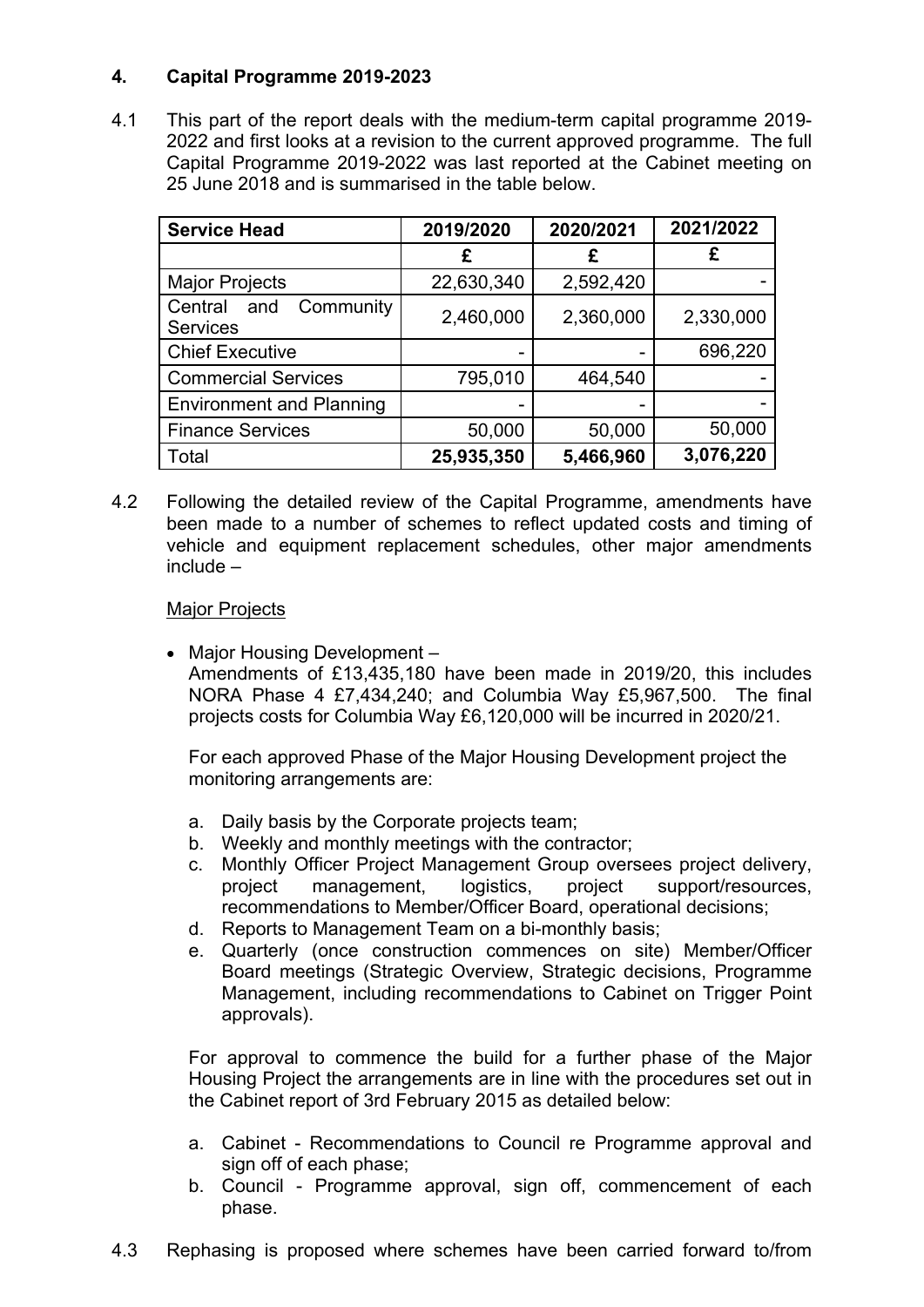2018/2019 as detailed in section 3.6, or where schemes are now not expected to be completed as originally planned in 2019/2020, 2020/21 and 2021/2022.

#### **5. Capital Programme New Bids**

- 5.1 New schemes that are required to maintain the current levels of service are detailed in the table at 5.4.
- 5.2 A number of corporate capital projects are being investigated which would generate additional revenue income to support the revenue budget. Some of these projects are commercially sensitive and the capital programme has been updated but the details of these projects are attached as an exempt Appendix 3. Reports will be presented to future Cabinet meetings as necessary.
- 5.3 Given the current financial position of the Council and the limited capital resources available, new bids on the capital programme have had to be controlled.

| 5.4 | The following operational schemes are proposed for inclusion in the 2019- |
|-----|---------------------------------------------------------------------------|
|     | 2023 capital programme:                                                   |

|                                              | 2019/20 | 2020/21 | 2021/22 | 2022/23   |
|----------------------------------------------|---------|---------|---------|-----------|
|                                              | £       | £       | £       | £         |
| <b>Funded from General Capital Resources</b> |         |         |         |           |
| <b>Community Projects</b>                    |         |         |         | 50,000    |
| <b>Funded from Grants</b>                    |         |         |         |           |
| Disabled facilities grants                   |         |         |         | 1,381,800 |
| Adapt grant                                  |         |         |         | 618,200   |
| Low level prevention grants                  |         |         |         | 150,000   |
| <b>Funded from Reserves</b>                  |         |         |         |           |
| Corn Exchange internal decoration and chair  |         |         |         | 25,000    |
| refurbishment                                |         |         |         |           |
| Corn Exchange colour source lighting (not    |         | 12,000  |         |           |
| applicable for Re:Fit)                       |         |         |         |           |
| ICT development                              | 40,000  |         |         | 150,000   |
| Lynnsport fire alarm system upgrade          | 15,000  |         |         |           |
| Lynnsport fire suppression                   | 15,000  |         |         |           |
| Lynnsport replacement flooring               |         | 12,000  |         |           |
| Play areas replacement equipment (rolling    |         |         |         | 20,000    |
| programme)                                   |         |         |         |           |
| Pool Covers (DMkt and St James)              | 11,000  |         |         |           |
| St James replacement plant                   | 13,000  |         |         |           |
| St James floor/surface replacement           |         | 25,000  |         |           |
| <b>Funded from Unsupported Borrowing</b>     |         |         |         |           |
| Careline alarm units (rolling programme)     |         |         | 30,000  | 60,000    |
| Corn Exchange mobile platform lift           |         |         | 15,000  |           |
| ICT replacement of monitors                  |         | 70,000  |         |           |
| Lynnsport catering equipment                 |         |         | 10,000  |           |
| Lynnsport outdoor furniture                  | 20,000  |         |         |           |
| Lynnsport sound system                       |         |         | 10,000  |           |
| Refuse and recycling replacement bins        |         |         |         | 68,000    |
| St James CCTV upgrade                        | 15,000  |         |         |           |
| Vehicle replacement                          |         |         |         | 18,300    |
| <b>Total</b>                                 | 129,000 | 119,000 | 65,000  | 2,541,300 |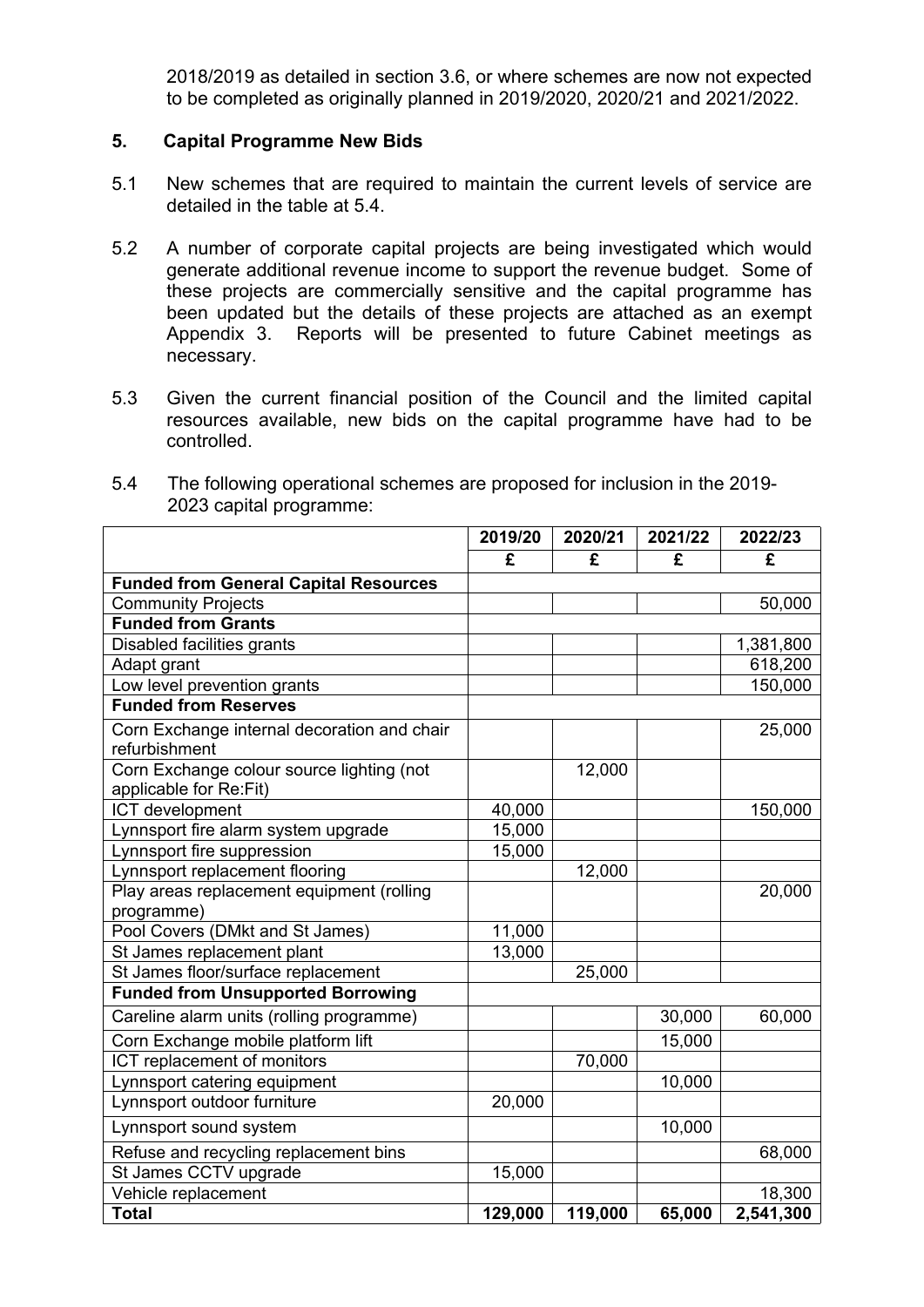# **6. Capital Programme 2018/2023**

6.1 The table below summarises the revised Capital Programme 2018-2023 including all amendments, rephasing and new bids detailed above. The detailed Programme 2018-2023 is presented at Appendix 2.

|                                      | 2018/2019  | 2019/2020  | 2020/2021  | 2021/2022 | 2022/2023 |
|--------------------------------------|------------|------------|------------|-----------|-----------|
|                                      | £          | £          | £          | £         | £         |
| <b>Major Projects</b>                | 31,134,760 | 43,887,210 | 20,829,110 | 0         |           |
| <b>Central and</b>                   |            |            |            |           |           |
| <b>Community</b><br><b>Services</b>  | 3,209,430  | 2,527,660  | 2,430,000  | 2,360,000 | 2,360,000 |
| <b>Commercial</b><br><b>Services</b> | 1,917,230  | 2,897,140  | 513,540    | 575,800   | 131,300   |
| <b>Environment</b><br>and Planning   | 7,500      |            |            |           |           |
| <b>Finance</b><br><b>Services</b>    | 118,980    | 50,000     | 50,000     | 50,000    | 50,000    |
| <b>Total</b>                         | 36,387,900 | 49,362,010 | 23,822,650 | 2,985,800 | 2,541,300 |

|                                                               | 2018/2019 | 2019/2020  | 2020/2021  | 2021/2022  | 2022/2023  |
|---------------------------------------------------------------|-----------|------------|------------|------------|------------|
| <b>Exempt</b><br><b>Schemes</b><br>(Major<br><b>Projects)</b> | 6,885,000 | 14,036,610 | 28,243,270 | 18,181,670 | 15,361,660 |

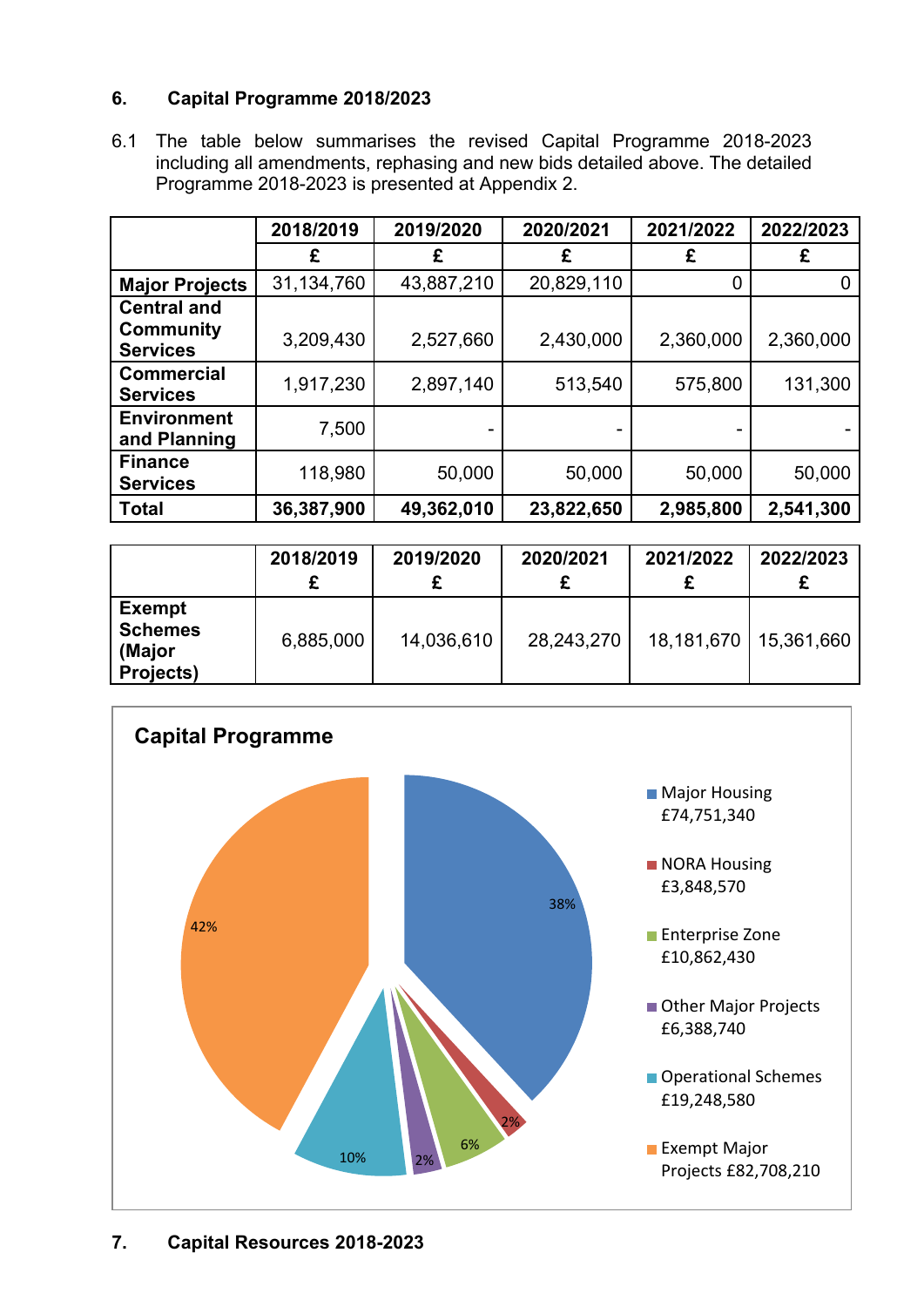- 7.1 The report to Cabinet on the 25 June 2018 updated the total capital resources available for the period 2018 to 2023. It has been possible to fund the proposed capital programme 2018-2023.
- 7.2 The Table below provides details of the revised estimated capital resources for the period 2018-2023, updated for amendments and rephasing detailed in sections 3 and 4 above and new bids detailed in section 5 above. Where rephasing is made between years, the funding will follow. Where external borrowing is required the borrowing costs are included in the revenue estimates. The revenue budget will be amended as part of the estimates process to reflect this position. These changes are reported as part of the Financial Plan 2018-2023 on this Cabinet Agenda.

|                  |                                                                                           | 2018/19<br>£'000 | 2019/20<br>£'000 | 2020/21<br>£'000 | 2021/22<br>£'000 | 2022/23<br>£'000 | <b>Total</b><br>£'000 |
|------------------|-------------------------------------------------------------------------------------------|------------------|------------------|------------------|------------------|------------------|-----------------------|
| $\mathbf{1}$     | <b>Capital Programme:</b><br><b>Operational Schemes, S106</b><br>and Other Major Projects |                  |                  |                  |                  |                  |                       |
|                  | <b>Expenditure</b>                                                                        | 9,386            | 7,480            | 3,244            | 2,986            | 2,541            | 25,637                |
| 1.1              | <b>SOURCES OF FINANCE</b>                                                                 |                  |                  |                  |                  |                  |                       |
| 1.2              | Specific Capital Grants (Better<br>Care Fund)                                             | 1,456            | 1,456            | 1,456            | 1,456            | 1,456            | 7,280                 |
| 1.3              | <b>Capital Receipts Housing</b>                                                           | 150              | 150              | 150              | 150              | 150              | 750                   |
| 1.4              | <b>Capital Receipts General</b>                                                           | 2,157            | 1,075            | 764              | 550              | 250              | 4,796                 |
| 1.5              | <b>Capital Receipts Major Housing</b><br><b>Land Sales</b>                                | 1,186            | 0                | 0                | 214              | 0                | 1,400                 |
| 1.6              | Reserves                                                                                  | 3,182            | 3,229            | 562              | 288              | 539              | 7,800                 |
| 1.7              | <b>Unsupported Borrowing</b>                                                              | 631              | 1,570            | 312              | 328              | 146              | 2,987                 |
| 1.8              | S106 Funds                                                                                | 624              | 0                | $\mathbf{0}$     | 0                | 0                | 624                   |
|                  | <b>Total Funding</b>                                                                      | 9,386            | 7,480            | 3,244            | 2,986            | 2,541            | 25,637                |
| $\overline{2}$   | Joint Venture - NORA Housing                                                              |                  |                  |                  |                  |                  |                       |
| $\overline{2.1}$ | Opening<br>Borrowing<br>brought<br>forward                                                | 4,649            |                  |                  |                  |                  | 4,649                 |
| 2.2              | Prior Year Borrowing brought<br>forward                                                   |                  | 3,646            | 53               | 53               | 53               |                       |
| 2.3              | In year expenditure                                                                       | 3,849            | $\mathbf{0}$     | $\pmb{0}$        | 0                | $\mathbf 0$      | 3,849                 |
| 2.4              | In year sale                                                                              | (4, 852)         | (3,593)          | $\mathbf 0$      | 0                | 0                | (8, 445)              |
| 2.5              | <b>Net Borrowing Position</b>                                                             | 3,646            | 53               | 53               | 53               | 53               | 53                    |
| 3                | <b>Major Housing Development</b>                                                          |                  |                  |                  |                  |                  |                       |
| $\overline{3.1}$ | Opening<br>Borrowing<br>brought<br>forward                                                | 20,375           |                  |                  |                  |                  | 20,375                |
| 3.2              | Prior Year Borrowing brought<br>forward                                                   |                  | 26,373           | 16,775           | 5,512            | (0)              |                       |
| 3.3              | In year expenditure                                                                       | 20,493           | 33,679           | 20,579           | $\Omega$         | 0                | 74,751                |
| 3.4              | Sale Receipts                                                                             | (15, 810)        | (49, 189)        | (36, 959)        | (5,786)          | $\mathbf 0$      | (107, 74)<br>3)       |
| 3.5              | Land Value to BCKLWN                                                                      | 1,315            | 7,457            | 5,117            | 274              | 0                | 14,163                |
| 3.6              | <b>Funded from Reserves</b>                                                               |                  | (1, 546)         |                  |                  |                  | (1, 546)              |
| 3.7              | <b>Net Borrowing Position</b>                                                             | 26,373           | 16,774           | 5,512            | (0)              | (0)              | (0)                   |
| 4                | <b>Enterprise Zone (25 Year Project)</b>                                                  |                  |                  |                  |                  |                  |                       |
| 4.1              | Opening<br>Borrowing<br>brought<br>forward                                                | 902              |                  |                  |                  |                  | 902                   |
| 4.2              | Prior Year Borrowing<br>brought<br>forward                                                |                  | 3,467            | 11,574           | 11,226           | 10,878           |                       |
| 4.3              | In year expenditure                                                                       | 2,660            | 8,203            | 0                | 0                | 0                | 10,862                |
| 4.4              | Business Rates Receipts 85%<br>(via NALEP) - Note 2                                       | (95)             | (95)             | (348)            | (348)            | (348)            | (1, 234)              |
| 4.5              | <b>Net Borrowing Position</b>                                                             | 3,467            | 11,575           | 11,226           | 10,878           | 10,530           | 10,530                |
| 5                | <b>TOTAL</b><br><b>NET</b><br><b>BORROWING</b><br><b>POSITION</b>                         | 33,486           | 28,402           | 16,791           | 10,931           | 10,583           | 10,583                |
|                  |                                                                                           | 2018/19          | 2019/20          | 2020/21          | 2021/22          | 2022/23          | <b>Total</b>          |
|                  |                                                                                           | £'000            | £'000            | £'000            | £'000            | £'000            | £'000                 |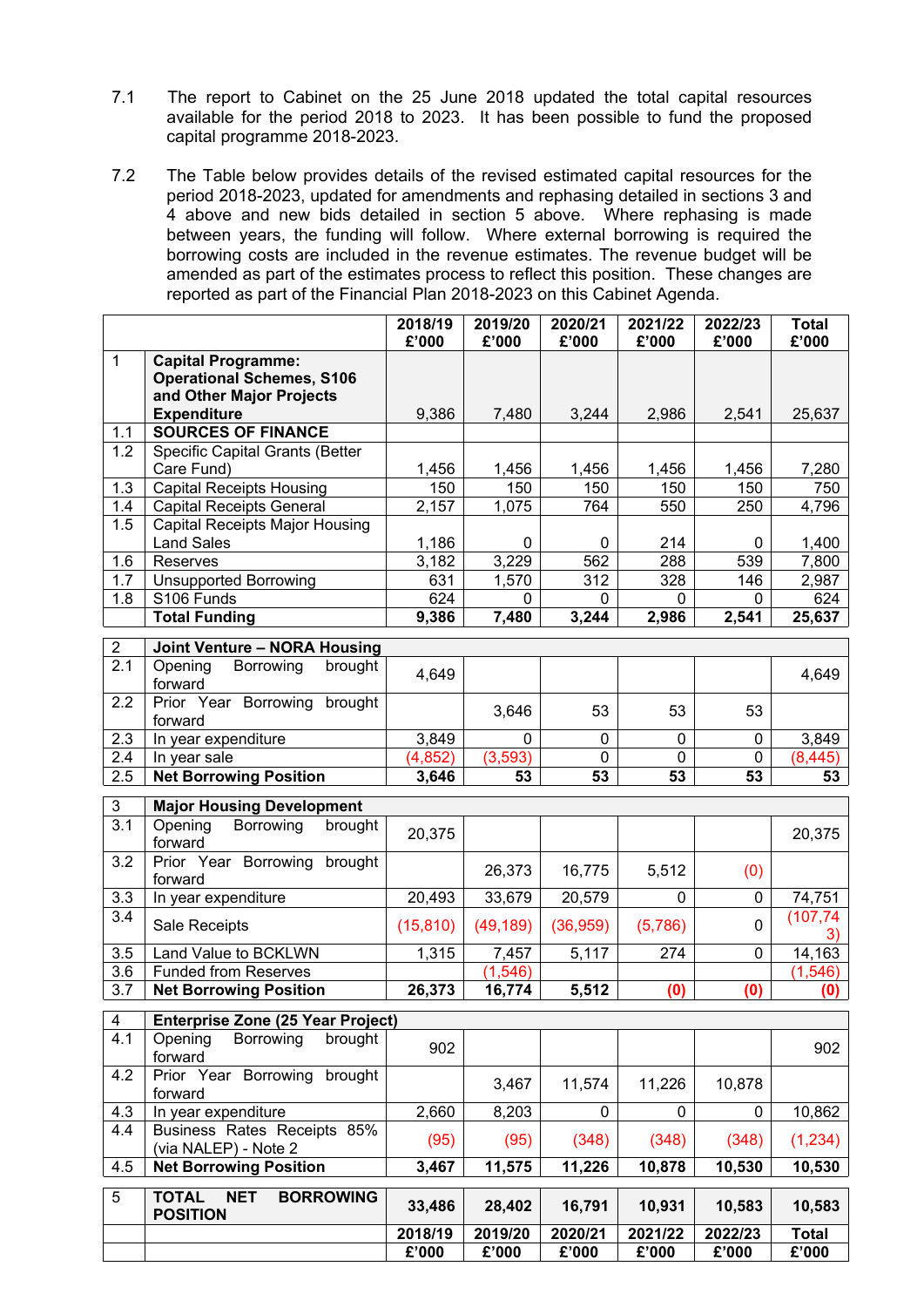| 6   | <b>Capital Receipts -Major Housing Land Sales</b>               |          |       |       |       |       |          |  |  |
|-----|-----------------------------------------------------------------|----------|-------|-------|-------|-------|----------|--|--|
| 6.1 | Capital Receipts Major Housing<br><b>Land Sales</b>             | 1,315    | 7,457 | 5,117 | 274   | 0     | 14,163   |  |  |
| 6.2 | Capital Receipts used to Fund<br>Capital Programme (1.5)        | (1, 185) | (0)   | (0)   | (214) | 0     | (1, 399) |  |  |
| 6.3 | Balance Transferred to Capital<br>Reserves                      | 130      | 7,457 | 5,117 | 60    | 0     | 12,764   |  |  |
| 6.4 | Capital Reserves used to Fund<br>Capital Programme (inc in 1.6) |          |       |       | (167) | (514) | (681)    |  |  |
| 6.5 | <b>Capital Receipts Transferred</b><br>to Reserves              | 130      | 7,457 | 5,117 | (107) | (514) | 12,083   |  |  |

Note:

The Capital Receipts Reserve has commitments to fund costs including the share capital for West Norfolk Housing Company in relation to Private Rental Properties held on NORA Phase 4 and Columbia Way.

The corporate schemes will be funded through borrowing or the use of capital receipts reserve (to be determined).

7.4 Clearly the Council's commitment to a number of major projects means that the disposals programme and generation of capital receipts, and securing external funding is crucial.

# **8. Equality Impact Assessment**

- 8.1 The Council has a statutory requirement to carry out Equality Impact Assessments (EIAs) as part of the service planning and policy proposal processes. This includes significant policy or significant changes to a service and includes potential capital bids, revenue growth bids and proposed reductions in service.
	- 8.2 The Council may be required to carry out an impact assessment if the proposal impacts on any of the following:
		- Equalities (including impact on issues of race, gender, disability, religion, sexual orientation, age)
		- Community cohesion (whether there is a potential positive or negative impact on relations between different communities)
	- 8.3 The relevant service managers, with the assistance of the Policy officers, review each capital programme scheme to check and assess any impact of the intended outcome. Although a provisional capital budget will be included in the capital programme, it will be necessary for a report on the impact to be made to Cabinet before the scheme progresses.

# **9. Prudential Framework**

9.1 The Prudential Framework for local authority capital investment was introduced as part of the Local Government Act 2003 with effect from the 1 April 2004. The Prudential Code was comprehensively updated in 2017 and these changes apply from 2018/19.

The key objectives of the Prudential Code are: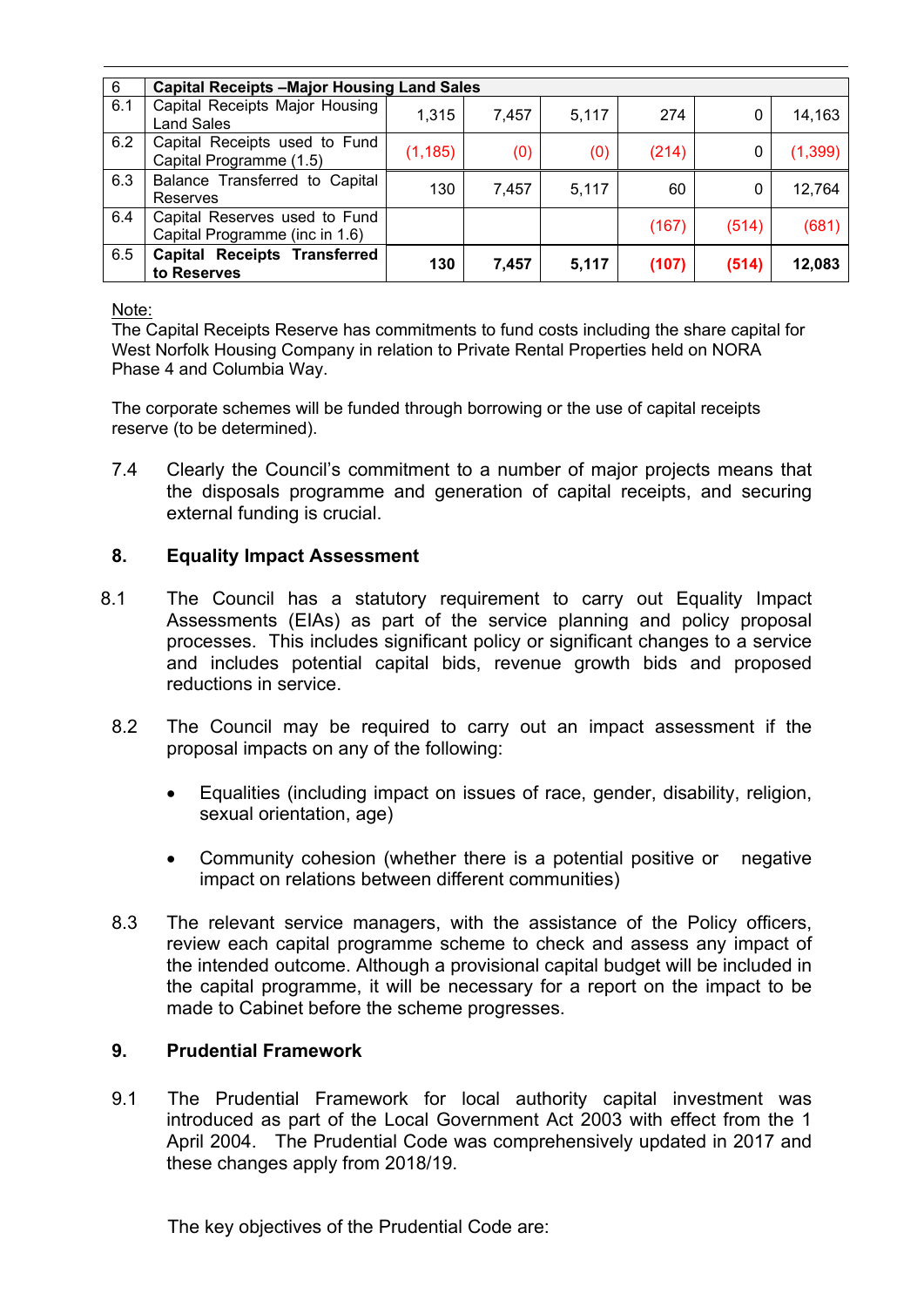- to ensure, within a clear framework, that the capital investment plans of the Council are affordable, prudent and sustainable;
- to demonstrate that treasury management decisions are taken in accordance with good professional practice and;
- local strategic planning, asset management and proper option appraisal is supported.

The key strategic change to the Prudential Code is the introduction of a requirement to formally report the Capital Strategy annually. The Capital Programme has been prepared on the basis of this strategy. The Strategy will be presented to Cabinet in March 2019. The core categories will include:

- Governance process;
- Knowledge, awareness and skills;
- Strategy (asset management, service asset planning, commercial property investment);
- Technical property (valuations, leases);
- Technical finance (sensitivity analysis, risk assessment, borrowing, depreciation and componentisation).

There has recently been a Statement released from CIPFA in relation to local authorities investing in commercial properties. In some cases these investments have been financed by borrowing. Their Statement was to remind local authorities that the Prudential Code clearly sets out the prime policy objective of a local authority's treasury management investment activities is the security of funds, and that local authorities should avoid exposing public funds to unnecessary or unquantified risk.

- 9.2 Within the Revenue Budget 2018-2023 the Council will enter into unsupported borrowing where it can demonstrate that financial savings can be achieved by outright purchase of equipment, as opposed to the use of an operating lease and the payment of an annual lease. The Capital Programme 2018-2023 includes details of the borrowing under the framework and this is confirmed as being affordable and is included within the Budget and Council Tax calculations.
- 9.3 The proposed borrowing will be met within the Prudential Indicators set as the Operational Boundary (Limit of Borrowing) under the Treasury Management Strategy. The current Operational Boundary in 2018/2019 is set at £31m with a maximum of 40% of the total value being held as short term loans or variable rate loans.

## **10. Financial Implications**

- 10.1 The financing arrangements for the capital programme are within budget. Where rephasing is to be made then the funding will follow.
- 10.2 The revenue implications of all capital schemes will be included in the estimates to be reported to the Cabinet meeting on 5 February 2019.
- 10.3 On delivery income / cost savings relating to cost reduction will be fed into the revenue budget as they are actually achieved.

# **11. Risk Implications and Sensitivity Analysis**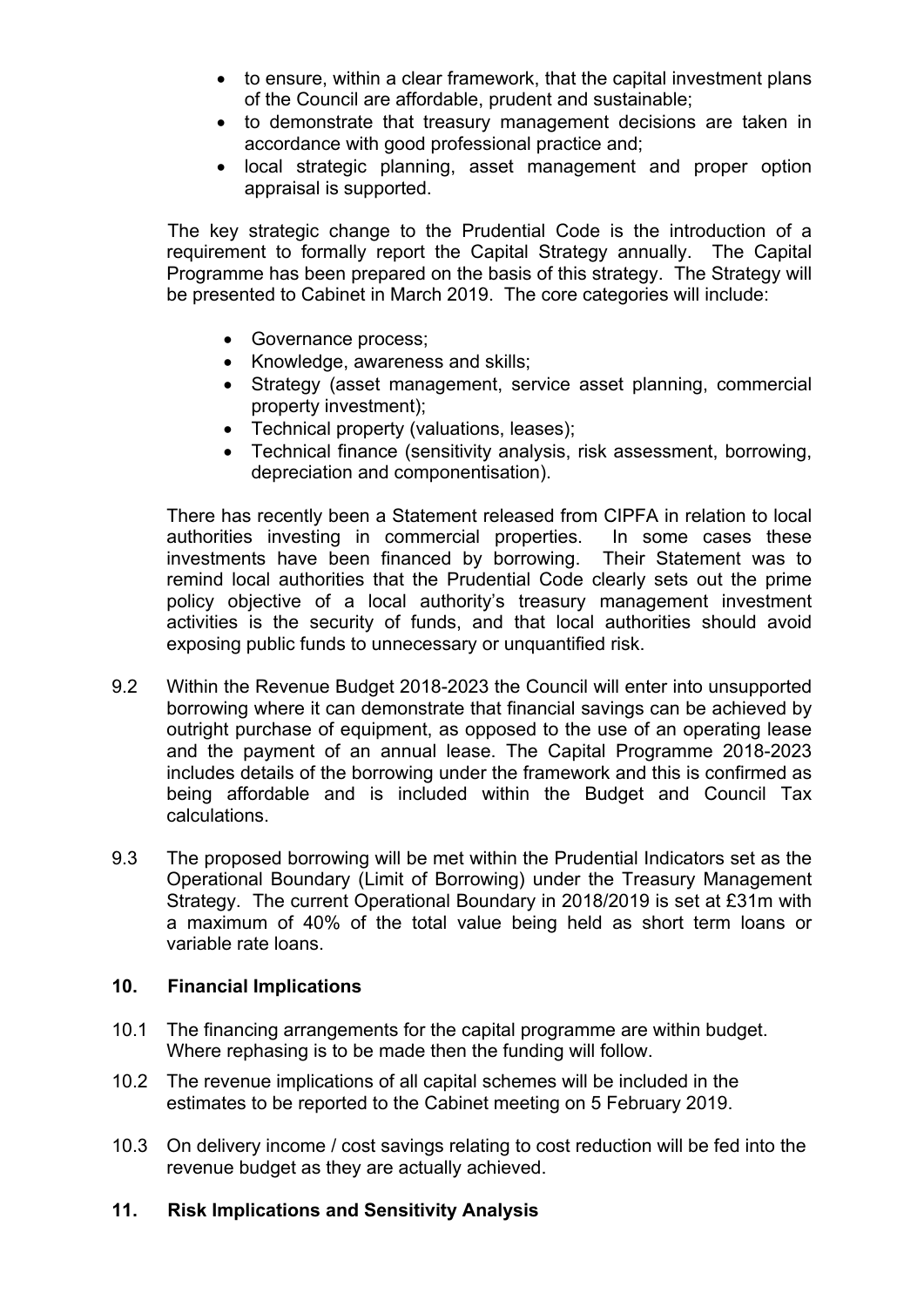11.1 Risk is inherent in any projection of future funding. The estimated resources available to fund the capital programme 2018-2023 and the risk implications and sensitivity/consequences are detailed in the table below. The level of risk is based on the impact on the funding of the capital programme 2018-2023 if the resources are not achieved at the estimated level or at the time expected. This section updates the position as reported in the Capital Programme and Resources 2018-2022 report to Cabinet on 25 June 2018.

| Source of<br><b>Funding</b> | <b>Risk Implications and Sensitivity</b>                   | Level of<br><b>Risk</b> |
|-----------------------------|------------------------------------------------------------|-------------------------|
| Capital                     | <b>Risk</b>                                                | Medium                  |
| Grants                      | The capital grant and specific grant included in the       |                         |
|                             | resources is a contribution towards private sector housing |                         |
| <b>Third Party</b>          | assistance - Disabled Facilities Grants (DFG). The level   |                         |
| Contributions               | of grant included for 2018/2019 is based on the confirmed  |                         |
|                             | level of grant from the Better Care Fund. Future years     |                         |
| Lottery                     | show no assumed growth rate but remain at a constant       |                         |
| Funding etc                 | level for the rest of the programme as no indications of   |                         |
|                             | growth have been provided. The level of grant is           |                         |
|                             | confirmed by Central Government annually and can vary      |                         |
|                             |                                                            |                         |
|                             | from year to year. In addition grants from lottery funding |                         |
|                             | etc of £4.346m are included in the programme 2018-23.      |                         |
|                             | <b>Sensitivity/Consequences</b>                            |                         |
|                             | This funding represents 45% of total general fund          |                         |
|                             | resources over the 5 year period. If the level of grants   |                         |
|                             | were to vary significantly the budget allocated for DFGs   |                         |
|                             | and the proposed schemes within the programme would        |                         |
|                             | need to be revised.                                        |                         |
| Capital                     | <b>Risk</b>                                                | High                    |
| Receipts                    | Capital receipts represent 76% of the general fund         |                         |
|                             | resources available over the 5 year period 2018-2023.      |                         |
|                             | The actual amount and timing of capital receipts can vary  |                         |
|                             | The achievement of capital receipts is<br>significantly.   |                         |
|                             | monitored and reported in the monthly monitoring reports   |                         |
|                             | to ensure no over commitment.                              |                         |
|                             |                                                            |                         |
|                             | <b>Sensitivity/Consequences</b>                            |                         |
|                             | Capital receipts represent a high proportion of the total  |                         |
|                             | general fund resources available to fund the capital       |                         |
|                             | programme. The actual level of capital receipts that are   |                         |
|                             | achieved is sensitive to market conditions including       |                         |
|                             | demand for land and buildings, values and interest rates.  |                         |
|                             | The sum total of capital receipts included in the funding  |                         |
|                             | table of £20m plus £8m of sales receipts from the housing  |                         |
|                             | joint venture and £108m from the Major Housing Project     |                         |
|                             | is a challenging target in the current economic climate.   |                         |
|                             | In the event that capital receipts are not achieved at the |                         |
|                             | level or within the year estimated it may be necessary to  |                         |
|                             | take on additional temporary borrowing at the prevailing   |                         |
|                             | interest rates.                                            |                         |
|                             |                                                            |                         |
| Major                       | <b>Risk</b>                                                | High                    |
| Housing                     | The impact of market prices as the scheme proceeds to      |                         |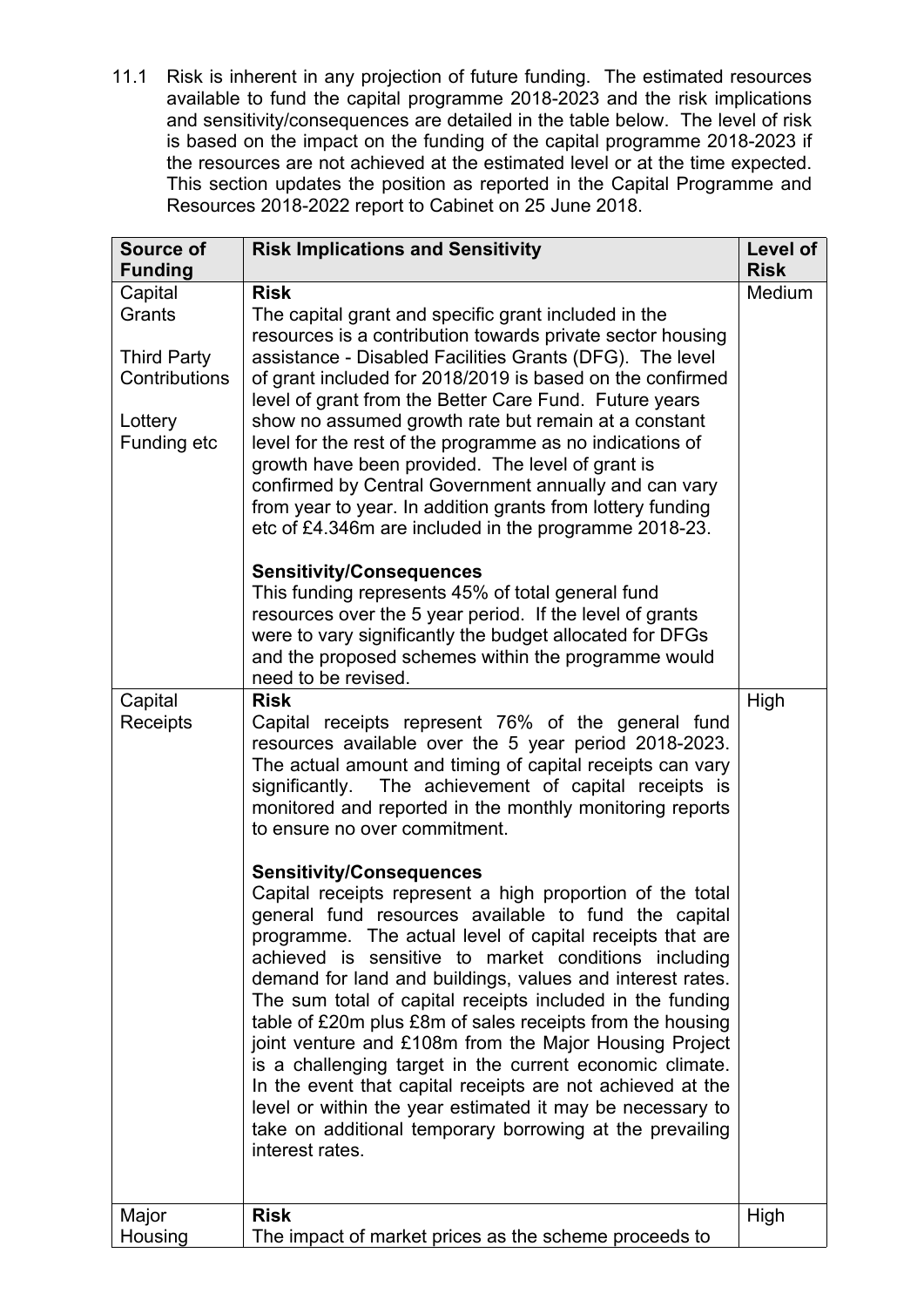| Project<br><b>Unsupported</b><br>Borrowing<br>Temporary | each phase may increase. The housing market may slow<br>and sales may not be achieved as planned.<br><b>Sensitivity/Consequences</b><br>Business case review prior to proceeding to end stage.<br>Local Authority Housing Company has been established<br>to hold any surplus units for rent.<br><b>Risk</b><br>The proposed capital programme 2018-2023 includes<br>unsupported borrowing for the purchase of equipment<br>and vehicles. The unsupported borrowing will be funded<br>through internal borrowing whenever it is most financially<br>advantageous to do so. Internal borrowing is the use of<br>internal funds (short term cash flows and reserves and<br>balances not immediately required) rather than taking<br>external debt.<br><b>Sensitivity/Consequences</b><br>The Council will enter into unsupported borrowing where<br>it can demonstrate that financial savings can be achieved<br>by outright purchase of equipment, as opposed to the use<br>of an operating lease and the payment of an annual<br>lease.<br><b>Risk</b> | Low<br>Low |
|---------------------------------------------------------|--------------------------------------------------------------------------------------------------------------------------------------------------------------------------------------------------------------------------------------------------------------------------------------------------------------------------------------------------------------------------------------------------------------------------------------------------------------------------------------------------------------------------------------------------------------------------------------------------------------------------------------------------------------------------------------------------------------------------------------------------------------------------------------------------------------------------------------------------------------------------------------------------------------------------------------------------------------------------------------------------------------------------------------------------------|------------|
| <b>Borrowing</b><br><b>External and</b><br>Internal     | Temporary borrowing is included for cash flow purposes to<br>ensure a balanced funding of the capital programme in<br>each of the financial years and in advance of capital<br>receipts. Internal borrowing will be used whenever it is<br>most financially advantageous to do so.<br>Internal<br>borrowing is the use of internal funds (short term cash<br>flows and reserves and balances not immediately<br>required) rather than taking external debt.<br>Funds<br>currently in short term investments may be withdrawn and<br>used in place of external borrowing.                                                                                                                                                                                                                                                                                                                                                                                                                                                                               |            |
|                                                         | <b>Sensitivity/Consequences</b><br>The actual required temporary borrowing will depend on<br>rephasing in the capital programme and capital receipts<br>achieved in each year. Temporary borrowing will be<br>maintained at the minimum level required and reported as<br>The cost of funding planned<br>part of the outturn.<br>temporary borrowing is included in the revenue budget and<br>is confirmed as affordable. In the event that additional<br>temporary borrowing is required during the financial year<br>the impact on the revenue budget will be reported in the<br>monthly monitoring reports to Members.<br>Fixed term external borrowing may be taken and drawn<br>down as expenditure is required and rates are favourable.<br>External borrowing will be sourced through market loans or<br>PWLB depending on the most favourable rates.                                                                                                                                                                                           |            |
|                                                         |                                                                                                                                                                                                                                                                                                                                                                                                                                                                                                                                                                                                                                                                                                                                                                                                                                                                                                                                                                                                                                                        |            |
| <b>Reserves</b>                                         | <b>Risk</b><br>Contributions from reserves are based on actual balances<br>as at 1 April 2018 and take into account budgeted                                                                                                                                                                                                                                                                                                                                                                                                                                                                                                                                                                                                                                                                                                                                                                                                                                                                                                                           | Low        |